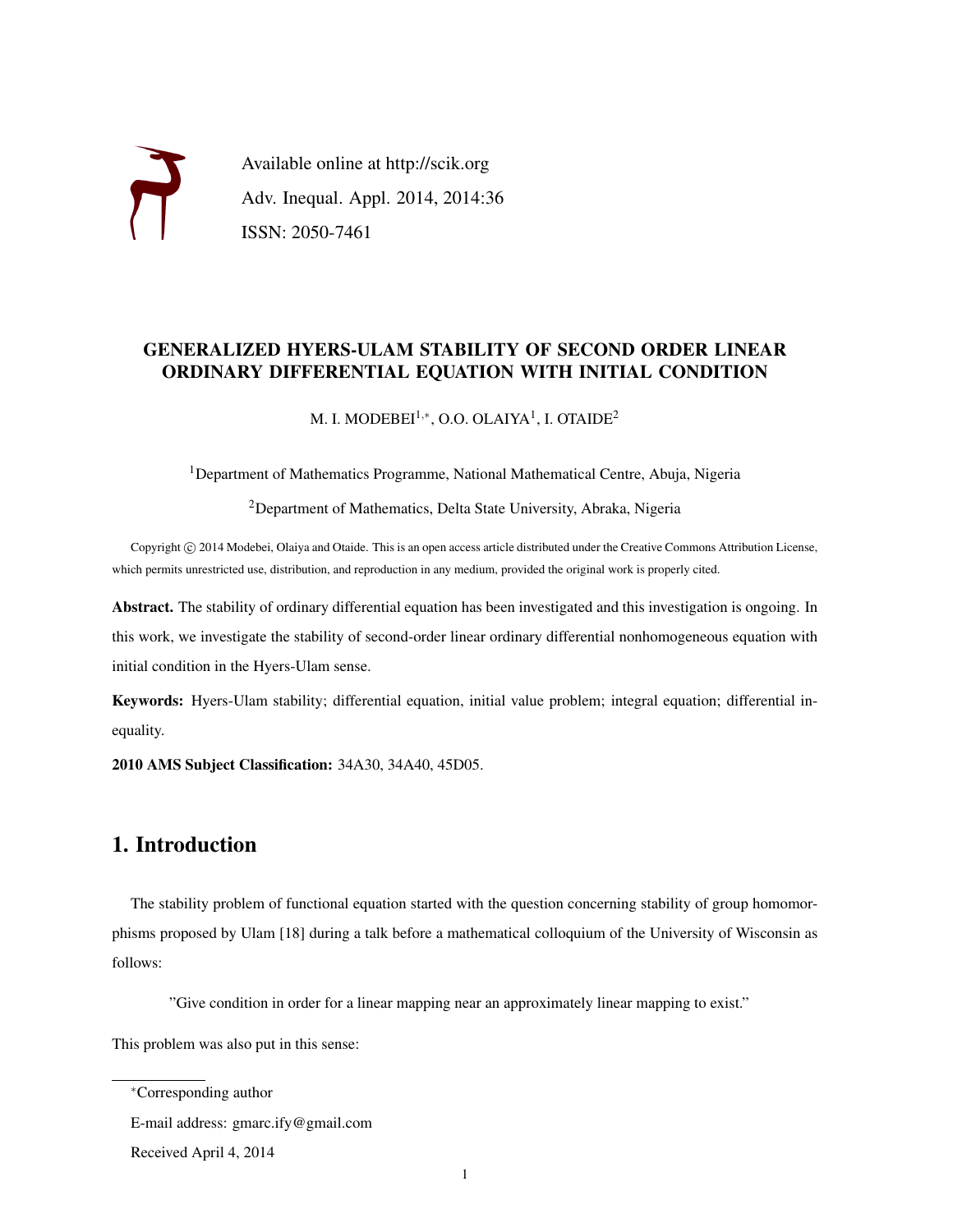"For what metric group *G* is it true that an  $\varepsilon$  automorphism of *G* is necessarily near to a strict automorphism?"

In 1941, Hyers [3] gave an answer to the problem as follows:

"Let  $E_1$  and  $E_2$  be two real Banach spaces and  $f : E_1 \to E_2$  be a mapping. If there exist an  $\varepsilon \ge 0$ such that

$$
||f(x+y)-f(x)-f(y)|| \leq \varepsilon
$$

for all  $x, y \in E_1$ , then there exist a unique additive mapping  $T : E_1 \to E_2$  such that

$$
||f(x) - T(x)|| \le \varepsilon
$$

for every  $x \in E_1$ "

This result is called the Hyers-Ulam Stability of the additive Cauchy equation  $g(x+y) = g(x) + g(y)$ .

In 1978, Rassias [14, 15] introduced a new functional inequality that we call Cauchy-Rassias inequality and succeeded in extending the result of Hyers, by weakening the condition for the Cauchy differences to unbounded map as follows:

"If there exist  $\varepsilon \ge 0$  and  $0 \le p < 1$  such that

$$
||f(x+y) - f(x) - f(y)|| \le \varepsilon (||x||^p + ||y||^p)
$$

for all  $x, y \in E_1$ , then there exist a unique additive mapping  $T : E_1 \to E_2$  such that

$$
||f(x) - T(x)|| \le \frac{2\varepsilon}{|2 - 2^p|} ||x||^p
$$

for every  $x \in E_1$ ."

The stability phenomenon of this kind is called the Generalized Hyers-Ulam Stability.

To this end, several works has been done in the direction of differential equations as first credited to Alisina and Gar [1], who were the first to considered the Hyers-Ulam stability of differential equation. They proved the Hyers-Ulam stability of the differential equation  $y' = y$ : That if given  $\varepsilon > 0$ , f be a differentiable function on an open interval *I* into R, where R is the real number field, with  $|f'(t) - f(t)| \leq \varepsilon$  for all  $t \in I$ , then there exist a differentiable function  $g: I \to \mathbb{R}$  such that  $g'(t) = g(t)$  and  $|f(t) - g(t)| \leq 3\varepsilon$  for all  $t \in I$ .

The above result by Alsina and Gar was generalized by Miuri, Takahasi and Choda [12], by Miura [13], also by Takahasi, Miura and Miyajima [16, 17]. Indeed they dealt with the Hyers-Ulam stability of the differential equation  $y'(t) = \lambda y(y).$ 

Miura *et al.* [13] proved the Hyers-Ulam stability of the first-order linear differential equation  $y'(t) + g(t)y(t) = 0$ 0, where  $g(t)$  is a continuous function, while Jung [4] proved the Hyers-Ulam stability of the differential equation of the form  $\varphi(t)y'(t) = y(t)$ . Furthermore, results of Hyers-Ulam stability of first-order linear differential equation has been generalized by Miura et al [11], by Takahasi et al [17] and also by Jung [5], they dealt with the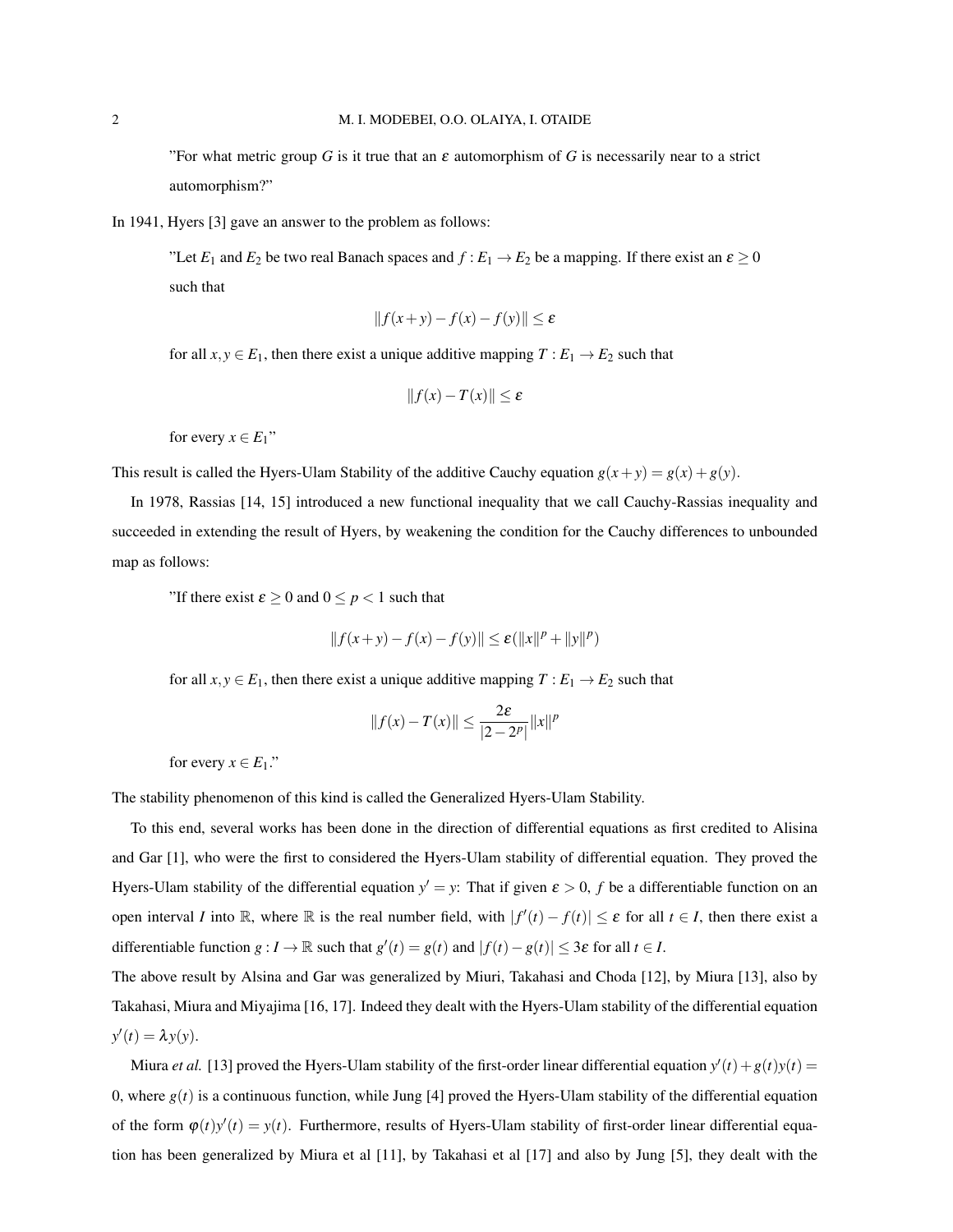nonhomogeneous linear differential equation of the form  $y' + p(t)y + q(t) = 0$ . Jung [11] proved the generalized Hyers-Ulam stability of the differential equation of the form  $ty'(t) + \alpha y(t) + \beta t^r x_0 = 0$  and also applied the result to the investigation of the Hyers-Ulam stability of the differential equation of the form  $ty''(t) + \alpha ty'(t) + \beta y(t) = 0$ .

In further works, Jung and Lee [6] worked on the; Hyers-Ulam-Rassias stability of linear differential equations of Second Order, Li and Yan [8, 9] also investigated the Hyers-Ulam Stability of nonhomogeneous Linear Differential Equations of Second Order. Mohammed, Madjid, Badrkhan, Choonkil [10] worked on the Hyers-Ulam Stability of Exact Second-Order Linear Differential Equations: Pasc, Jung, Li [2] also proved the Hyers-Ulam stability for second order linear differential equation with boundary conditions. Rus [19] investigated the Ulam stability of Differential equations  $x''(t) + f(t, x(t))$ .

Here in this work, we prove the Hyers-Ulam-Rassias stability of a second order linear differential equation of the form  $y''(t) - \beta(t)y(t) = f(t)$  similar to the equation in [2, 19], but here with initial conditions.

# 2. Preliminaries

Let  $(X, \|.\|)$  be a real (or complex) Banach space with  $a, b \in \mathbb{R}$  where  $-\infty < a < b < \infty$ ,  $\varepsilon$  a positive real number. Let  $y:(a,b) \to X$  be a continuous operator and  $\varphi: I \to [0,\infty)$  be a continuous function. We consider the following differential equation:

(2.1) 
$$
y^{(n)}(t) = \sum_{k=0}^{n-1} P_k y^{(k)}(t), \quad t \in I
$$

and the following differential inequality

(2.2) 
$$
\left| y^{(n)}(t) - \sum_{k=0}^{n-1} P_k y^{(k)}(t) \right| \le \varepsilon, \quad t \in I
$$

and

(2.3) 
$$
\left| y^{(n)}(t) - \sum_{k=0}^{n-1} P_k y^{(k)}(t) \right| \le \varphi(t), \quad t \in I.
$$

**Definition 2.1.** *The equation 2.1 has the Hyers-Ulam stability for any*  $\varepsilon > 0$ *, there exist a real number*  $K > 0$  *such that for each approximate solution*  $y \in C^n(I,X)$  *of (2.2) there exist a solution*  $y_0 \in C^n(I,X)$  *of (2.1) with* 

$$
|y - y_0| \le K\varepsilon \quad \forall \ t \in I.
$$

Definition 2.2. *The equation 2.1 has the Generalized Hyers-Ulam stability (or Hyers-Ulam-Rassias stability) if there exist*  $\theta_{\varphi} \in C(\mathbb{R}_+, \mathbb{R}_+)$ , such that for each approximate solution  $y \in C^n(I,X)$  of (2.3) there exist a solution  $y_0 \in C^n(I, X)$  *of* (2.1) with

$$
|y - y_0| \le \theta_{\varphi}(t) \quad \forall \ t \in I.
$$

In the course of this work we shall need the following lemma.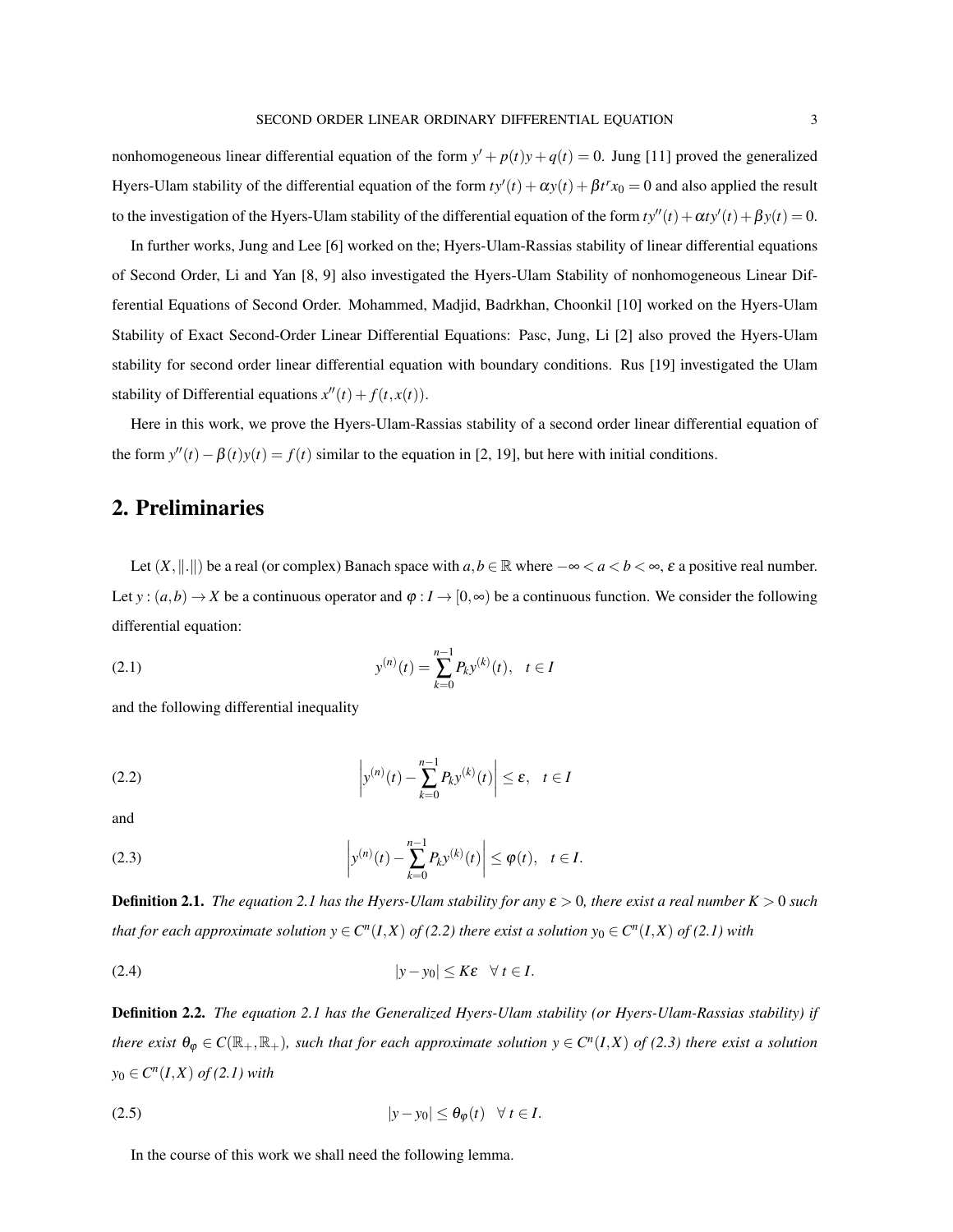**Lemma 2.1.** *(Replacement Lemma)* Suppose that  $f$  :  $[a,b] \rightarrow \mathbb{R}$  is a continuous. Then

$$
\int_{a}^{x} \int_{a}^{y} f(t) dt dy = \int_{a}^{x} (x - t) f(t) dt, \quad x \in [a, b]
$$

For details of the proof see [20]

Several linear ordinary differential equation have been investigated to be Hyers-Ulam stable. For Hyers-Ulam stability of the differential equation  $y''(x) - \lambda^2 y = 0$ , with  $\lambda \in \mathbb{R}$ , see [7]. In previous work [2], the IVP

(2.6) 
$$
y'' + \beta(x)y = 0
$$

with initial conditions

(2.7) 
$$
y(a) = y'(a) = 0,
$$

where  $y \in C^2[a,b], \beta \in C[a,b]$ . has been investigated, proven to be Hyers-Ulam stable hence the Theorem.

**Theorem 2.1.** If 
$$
\max |\beta(x)| < \frac{2}{(b-a)^2}
$$
, then (2.6) has the Hvers-Ulam stability with initial conditions (2.7)

*Proof.* see [2]

In further works, the stability of the differential equation  $y'(x) + p(x)y + q(x) = r(x)$  in Hyers-Ulam sense has been established, this leads to the Hyers-Ulam stability of the equation  $y''(x) + p(x)y' + q(x)y = r(x)$ . For details, see [8].

# 3. Main Result

In this section we shall prove the Generalized Hyers-Ulam Stability of the IVP

$$
(3.8)\qquad \qquad y'' + \beta(x)y = f(x)
$$

with initial conditions

(3.9) 
$$
y(a) = y'(a) = 0,
$$

where  $y \in C^2[a,b], \beta \in C[a,b]$  and  $f : [a,b] \to \mathbb{R}$  continuous.

**Theorem 3.2.** *Suppose*  $|\beta(x)| < M$  *where*  $M = \frac{2}{(b-a)^2}$ ,  $\varphi : [a,b] \to [0,\infty)$  *in an increasing function. The equation (3.8) has the Generalized Hyers-Ulam stability if for*  $\theta_{\varphi} \in C(\mathbb{R}_+, \mathbb{R}_+)$  *and for each approximate solution*  $y \in$  $C^2[a,b]$  *of* (3.8) satisfying

(3.10) 
$$
|y'' - \beta(x)y - f(x)| \le \varphi(x)
$$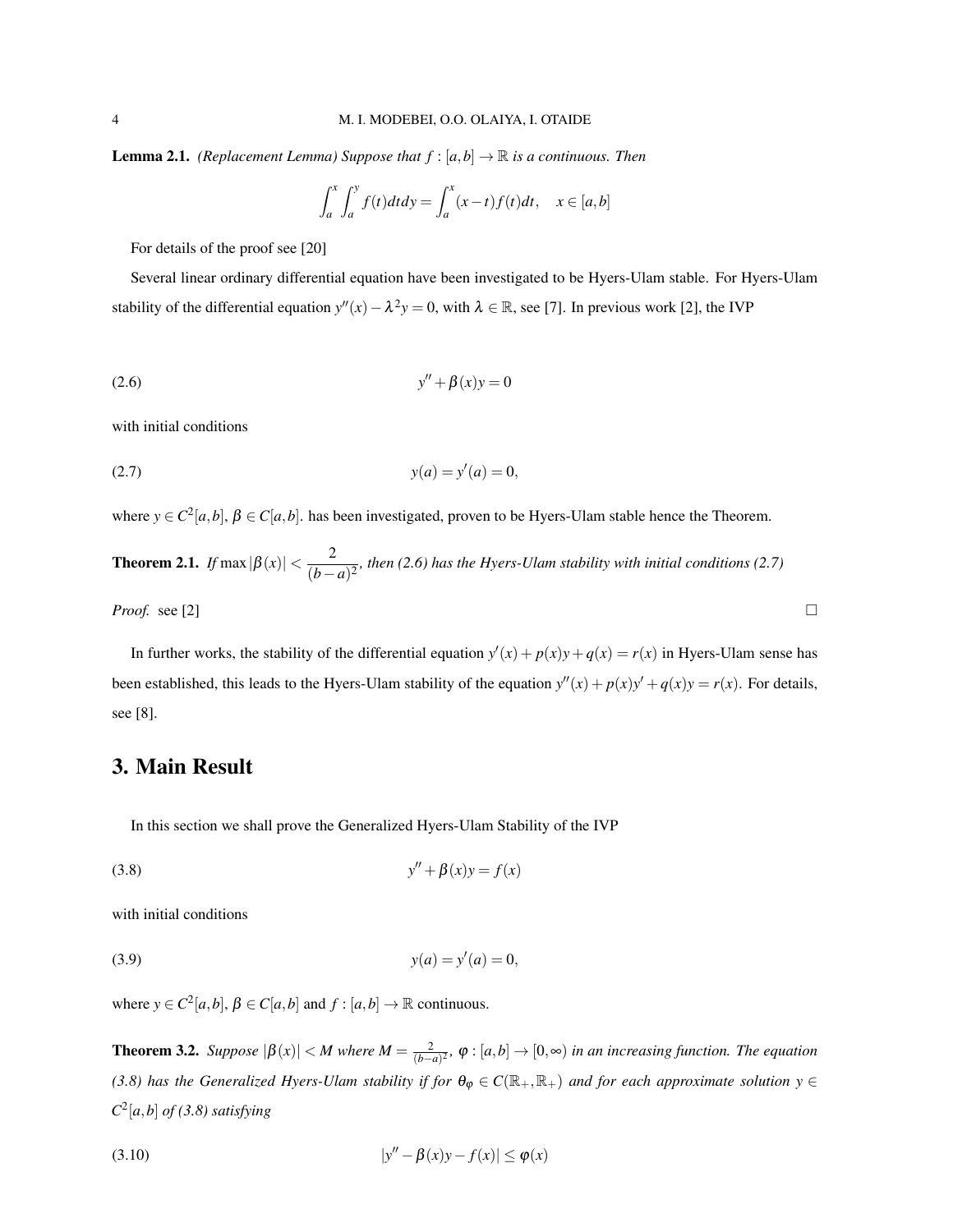*there exist a solution*  $z_0 \in C^2[a,b]$  *of (3.8) with condition (3.9) such that* 

$$
|y(x) - z_0(x)| \leq \theta_{\varphi}(x).
$$

*Proof.* From (3.10) we have that

$$
\varphi(x) \le y'' - \beta(x)y - f(x) \le \varphi(x).
$$

Integrating from  $a$  to  $x$ , and applying condition (3.9) we have

$$
\int_a^x \varphi(t)dt \leq y'(x) - \int_a^x \beta(t)y(t)dt - \int_a^x f(t)dt \leq \int_a^x \varphi(t)dt.
$$

On further integration and also applying condition (3.9) we have

$$
\int_a^r \int_a^x \varphi(t) dt dr \leq y(x) - \int_a^r \int_a^x \beta(t) y(t) dt dr - \int_a^r \int_a^x f(t) dt dr \leq \int_a^r \int_a^x \varphi(t) dt dr.
$$

Now applying Lemma 2.1, we obtain

$$
\int_a^x (x-t)\varphi(t)dt \leq y(x) - \int_a^x (x-t)\beta(t)y(t)dt - \int_a^x (x-t)f(t)dt \leq \int_a^x (x-t)\varphi(t)dt.
$$

Hence we have

$$
\left| y(x) - \int_{a}^{x} (x-t) \beta(t) y(t) dt - \int_{a}^{x} (x-t) f(t) dt \right| \leq \int_{a}^{x} (x-t) \varphi(t) dt
$$

and

$$
\left| y(x) - \int_a^x (x-t) \left( \beta(t) y(t) dt + f(t) dt \right) \right| \leq \int_a^x (x-t) \varphi(t) dt.
$$

If we choose  $z_0(x)$  such that it solves equation (3.8) with condition (3.9) such that

$$
z_0(x) = \int_a^x (x-t) (\beta(t)z_0(t)dt + f(t)dt),
$$

thus we estimate

$$
|y(x) - z_0(x)| \le |y(x) - \int_a^x (x - t)(\beta(t)y(t)dt + f(t))dt|
$$
  
+ 
$$
\int_a^x |(x - t)(\beta(t)y(t)dt + f(t)dt) - \int_a^x (x - t)(\beta(t)z_0(t)dt + f(t))|dt
$$
  

$$
|y(x) - z_0(x)| \le \int_a^x (x - t)\varphi(t)dt + \int_a^x |(x - t)\beta(t)[y(t) - z_0(t)]|dt
$$
  

$$
|y(x) - z_0(x)| \le \int_a^x (x - t)\varphi(t)dt + |\beta(t)|\int_a^x (x - t)|y(t) - z_0(t)|dt
$$

$$
|y(x) - z_0(x)| \leq \int_a^x (x-t)\varphi(t)dt + M \int_a^x (x-t)|y(t) - z_0(t)|dt.
$$

Applying Gronwall inequality, we have

$$
|y(x) - z_0(x)| \le \int_a^x (x-t) \varphi(t) dt \exp\{M \int_a^x (x-t) dt\}
$$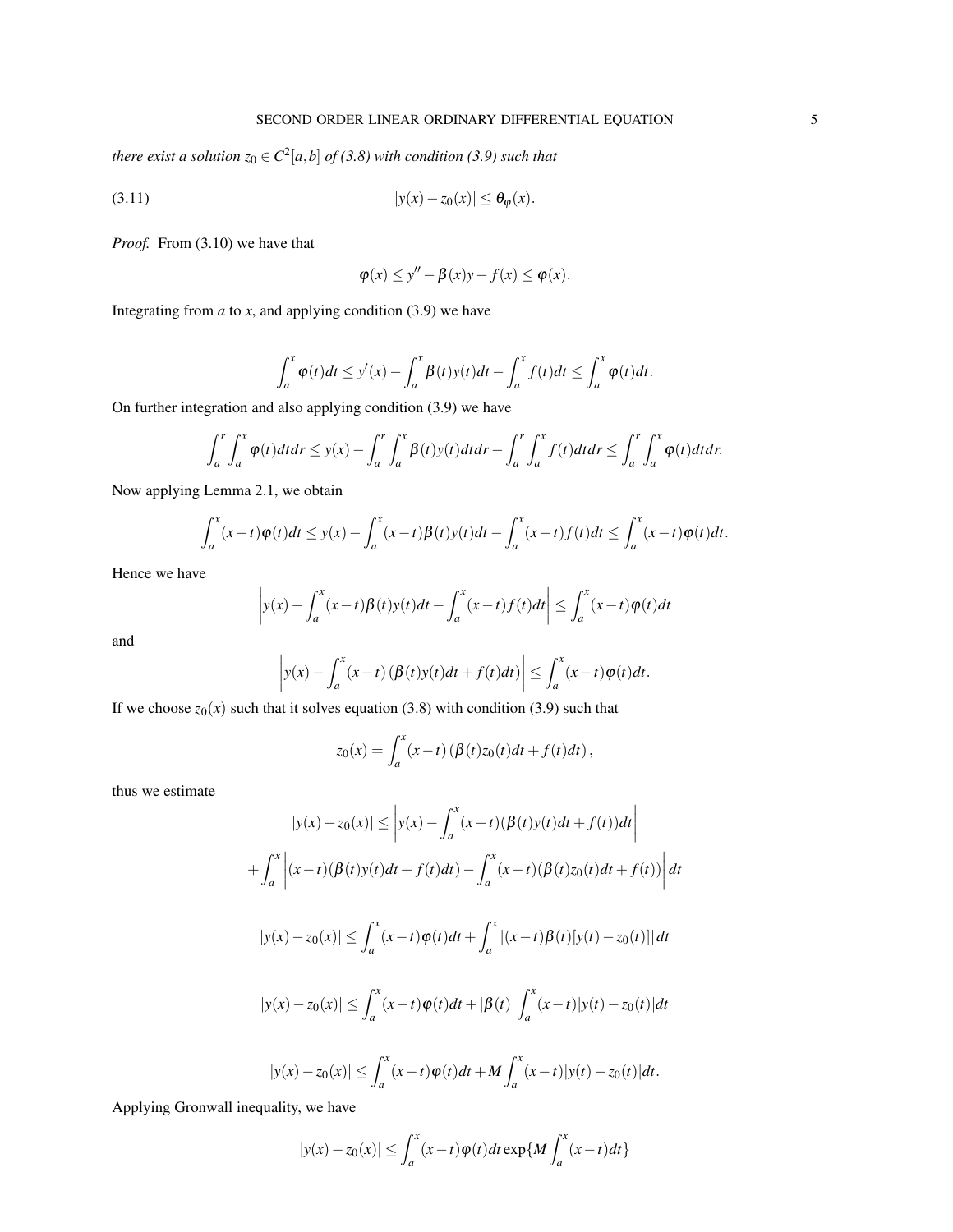$$
|y(x) - z_0(x)| \le \int_a^x (x - t) \varphi(t) dt \exp\left\{\frac{M(x - a)^2}{2}\right\}
$$

$$
|y(x) - z_0(x)| \le c \int_a^x (x - t) \varphi(t) dt
$$

$$
c = \exp\left\{\left[\frac{x - a}{b - a}\right]^2\right\}
$$

with

and the proof is completed.  $\Box$ 

**Remark 3.1.** *It is very important to note that as*  $x \rightarrow b$ *, then the above system considered is Hyers-Ulam stable.* 

### 4. Conclusion

The definition as studied in this work has applicable significance since it means that if one is studying the Hyers-Ulam stability of a system, then one does not have to reach the exact solution (which usually is quite difficult or time consuming), all what is required is to get a function, that is, a close exact solution. Therefore Hyers-Ulam stability guarantees that there is a closed exact solution of the system under study. This is quite useful in many applications, e.g. numerical analysis, optimization, biology and economics, e.t.c. where finding the exact solution is quite difficult. It also helps if the stochastic effects are small, to use deterministic model to approximate a stochastic one.

It is very important to note that there are many other applications for Hyers-Ulam stability in other areas like, nonlinear analysis problems including partial differential equation and integral equations. Researches are still on going on the Hyers-Ulam stability of more of first, second-order and higher-order homogeneous and nonhomogeneous differential equations, in partial differential equation as well as integral equation.

#### Conflict of Interests

The authors declare that there are no conflict of interests.

#### **REFERENCES**

- [1] Alsina C., Ger R.; On Some Inequalities and Stability Results Related To The Exponential Function. J. Inequal. Appl. 2(1998), 373-380.
- [2] G'avrut'a P., Jung S. M., LI Y.; Hyers-Ulam Stability For Second-Order Linear Differential equations With Boundary Conditions: Elect. J. of Diff. Eq, 2011(2011), 1-5.
- [3] Hyers D. H.; On the stability of the linear functional equation, Proc. Natl. Acad. Sci. 27(1941), 222-224.
- [4] Jung S. M.; Hyers-Ulam stability of linear differential equations of first order, Appl. Math. Lett. 17(2004), 1135-1140.